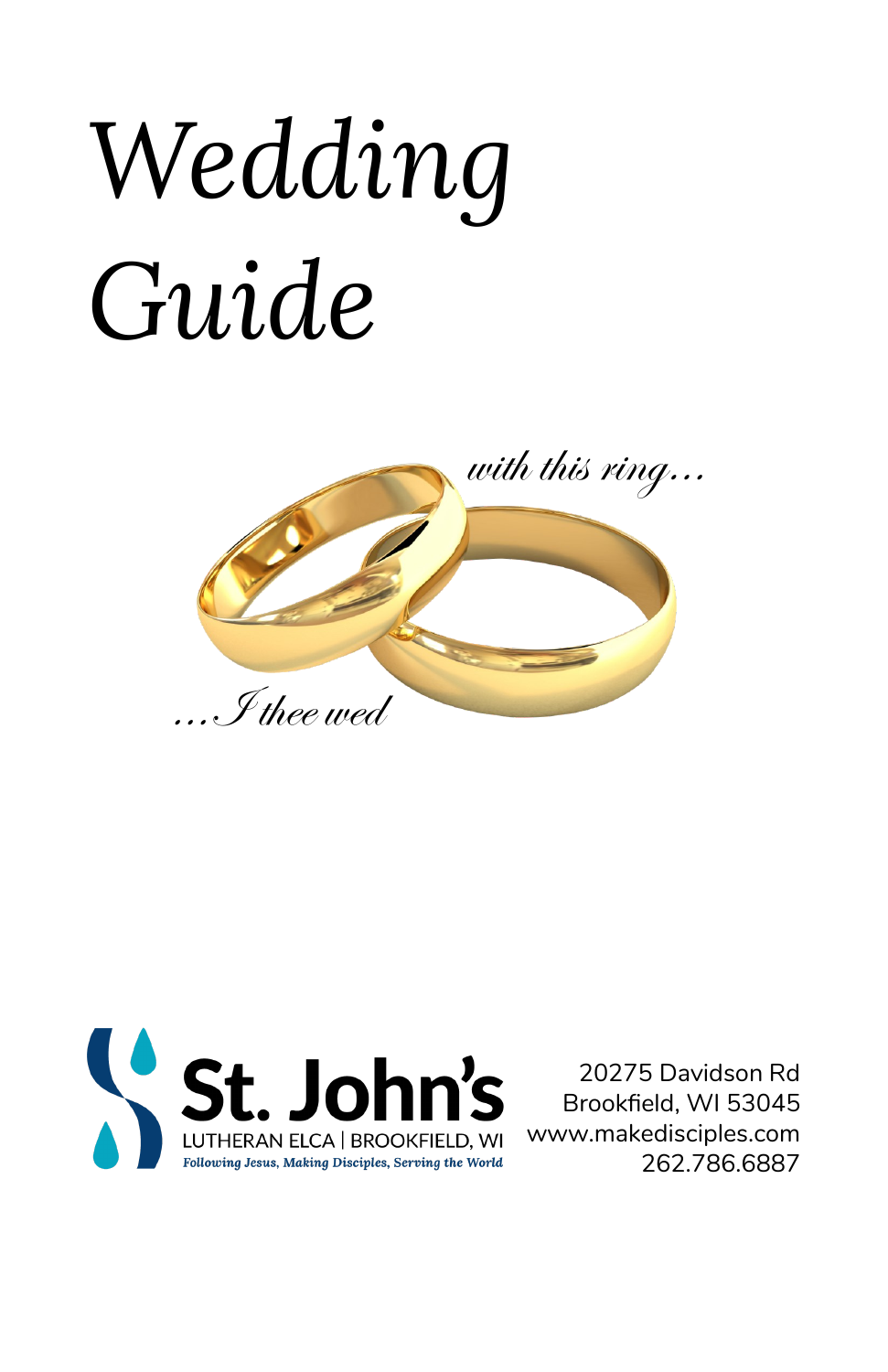## **Contacts for St. John's Lutheran Church** 262-786-6887

**Pastor Brian Halverson ext. 101** pastorbrian@stjohnsbrookfield.org

**Music Director** Becky Whelpley **ext. 107** bwhelpley@stjohnsbrookfield.org

**Communications Coordinator** Pam Klink **ext. 102** pklink@stjohnsbrookfield.org

**Administrative Assistant** Sue Smith **ext. 100**

admin@stjohnsbrookfield.org

**Church Custodians** Debra Holifield Cindi Wright-Kau

**www.makedisciples.com** Click on the **Weddings** link under the Welcome tab.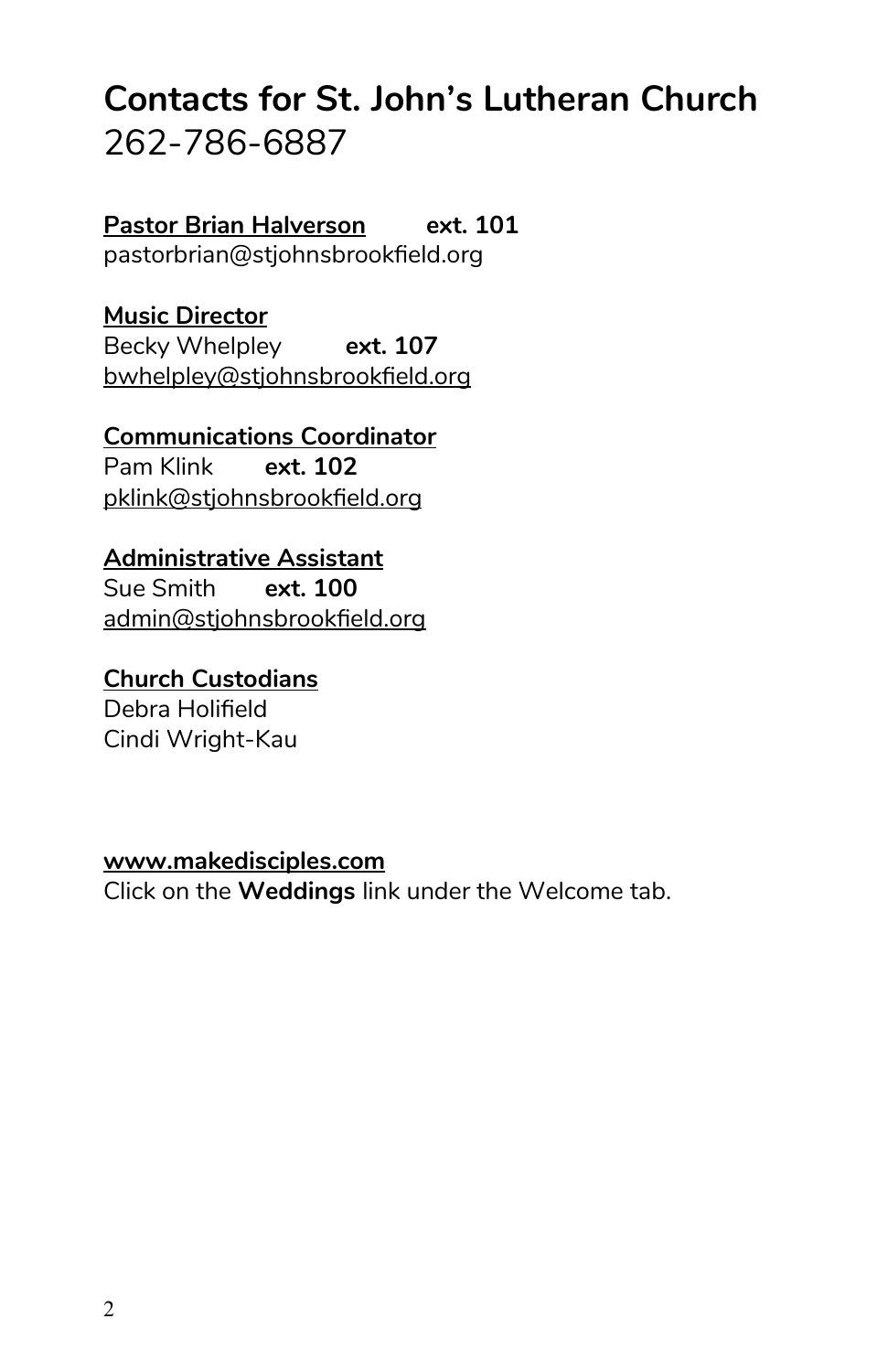## **Congratulations on Your Engagement!**

We want to wish you joy and blessings as you begin your life together. We also want to help make your wedding day a real celebration of your love for each other.

This guide contains the policies of St. John's regarding weddings at our church. Please feel free to discuss any questions with us.

# **Basic Considerations**

**First, the emphasis of a Christian wedding is, of course, the presence of God in this important time of commitment.** In a Christian wedding we invite and receive God's blessing. The wedding is, first and foremost, a worship service. The music, prayers and actions focus on the worship of God and the celebration of God's love as experienced by the couple getting married.

**Second, the wedding is a worship service for the people.** Even private weddings are public in the sense that all worship services are open to all the people of God. Please remember that the only audience is God. All others are participants with some kind of role to play. All are here to worship, all are here to witness, all are here to pray and all are here to acknowledge your marriage and wish you God's blessing on your life together.

**Third, the wedding is a service of celebration.** As we celebrate your marriage and God's presence, we give thanks that God has given you to one another. We celebrate and thank God for all the friends and family who will be with you on that day for the joy you will be sharing**.**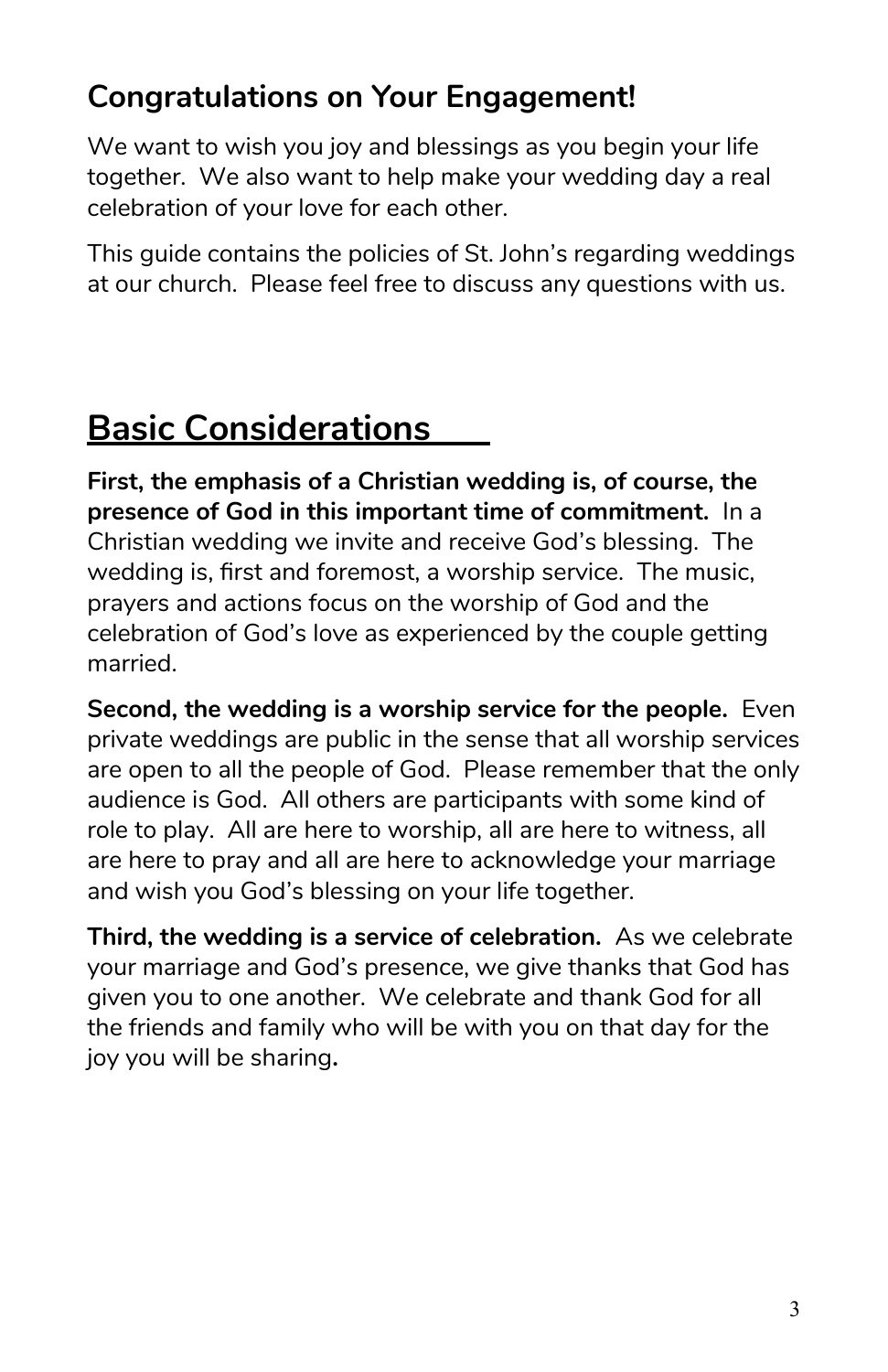# **Things to Know**

- 1. **Make arrangements at least six months in advance:** Speak with the pastor about your date as soon as possible.
- 2. **Marriage License:**

Please contact the County Clerk for specific requirements: https://www.waukeshacounty.gov/marriagelicense

- 3. **Officiating Pastor:** Our pastor officiates the weddings here at St. John's. If you are interested in having an outside pastor participate in the service with our pastor, please discuss that with our pastor.
- 4. **Wedding Bulletins:** Wedding bulletins can be simple to extremely creative. It is your preference. We have the ability to print simple bulletins at the church, but will not design them. If you would like to bring your finished bulletin to the church to be printed on your paper or if you have any questions about this service, please contact Pam Klink, Communications Coordinator.
- *5.* **Rehearsal:** Rehearsals are usually scheduled the evening before the ceremony. Please have the wedding party arrive early so that the rehearsal starts on time. The rehearsal should not last more than one hour. *If any member of the wedding party comes to the rehearsal or wedding service obviously under the influence of alcohol or drugs, the pastor may refuse to perform the ceremony.*
- 6. **Getting Dressed:** We have designated two rooms in different parts of the church for dressing purposes. The woman's dressing area is in the Martin Luther room in the north west side of the building on the lower level. The Martin Luther room has dress hooks, a mirror, and a curtain on the door window for privacy. The men's dressing area is in the Youth Room in the north east side of the building. Both rooms have air conditioning and are located near restrooms. *Please use these designated rooms only.*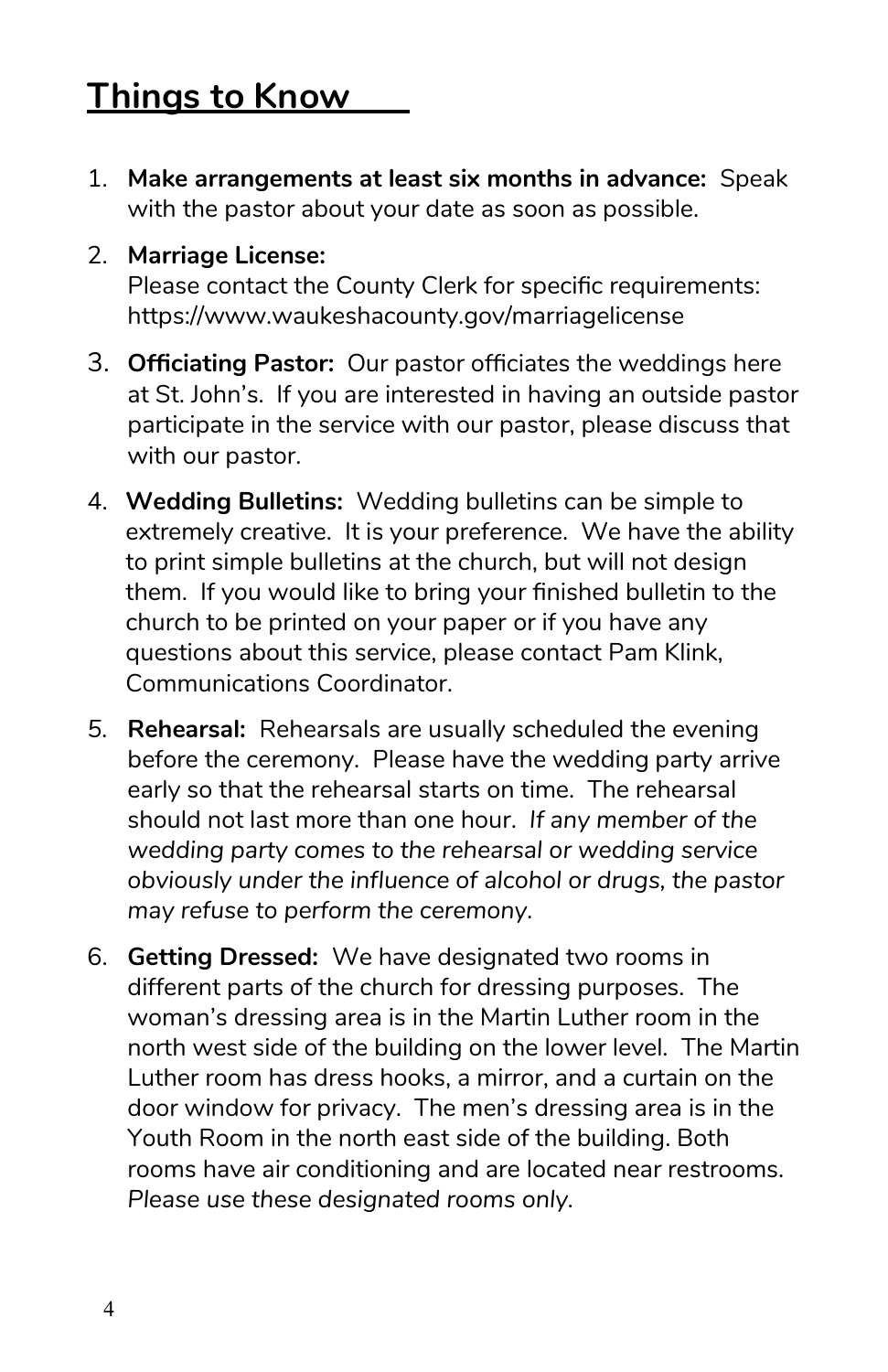- 7. **Bringing Items to the Church:** We ask that you do not bring or leave items associated with the wedding or the reception to the church earlier than the day of your rehearsal. Please be sure to pick up all of your things after the wedding. St. John's cannot assume responsibility for any items left at the church.
- 8. **Banners:** We have wedding banners that are hung in the sanctuary for your ceremony. The altar cloths do not change for weddings as they reflect the season of the church year.
- 9. **Decorations:** We do not have decorations on hand for weddings. If you wish to use decorations on chairs, they may be attached by pins or wire (no glue or tape).
- 10. **Flowers & Candles:** Flowers and candles can be placed on the altar. We do not have flower stands or candle holders available for use, but they can be rented from wedding rental locations. Candelabras are not permitted.
- 11.**Aisle Runner:** Not provided by the church. The center aisle of the church is approximately 50 ft. from the carpet line to the base of the altar. You may throw petals on the aisle runner only. Artificial petals are recommended.
- 12.**Photographer:** Because of the sacredness of the wedding ceremony, we request that **NO FLASH PHOTOS** be taken during the ceremony. Please remind your photographer of this when making your arrangements. You may take flash photos before and after the ceremony.
- 13. **Music:** Our organist has the first right of refusal for all weddings. This means you must contact her to make all music arrangements, and if she is unavailable, she will find another organist for your ceremony. You will discuss music decisions with her directly. There is a fee for this service. See page 7.
- 14. **Usher Guidelines:** There should be at least two ushers, even for small weddings. For large weddings, we recommend 3-4 ushers. Ushers are expected to attend the wedding rehearsal.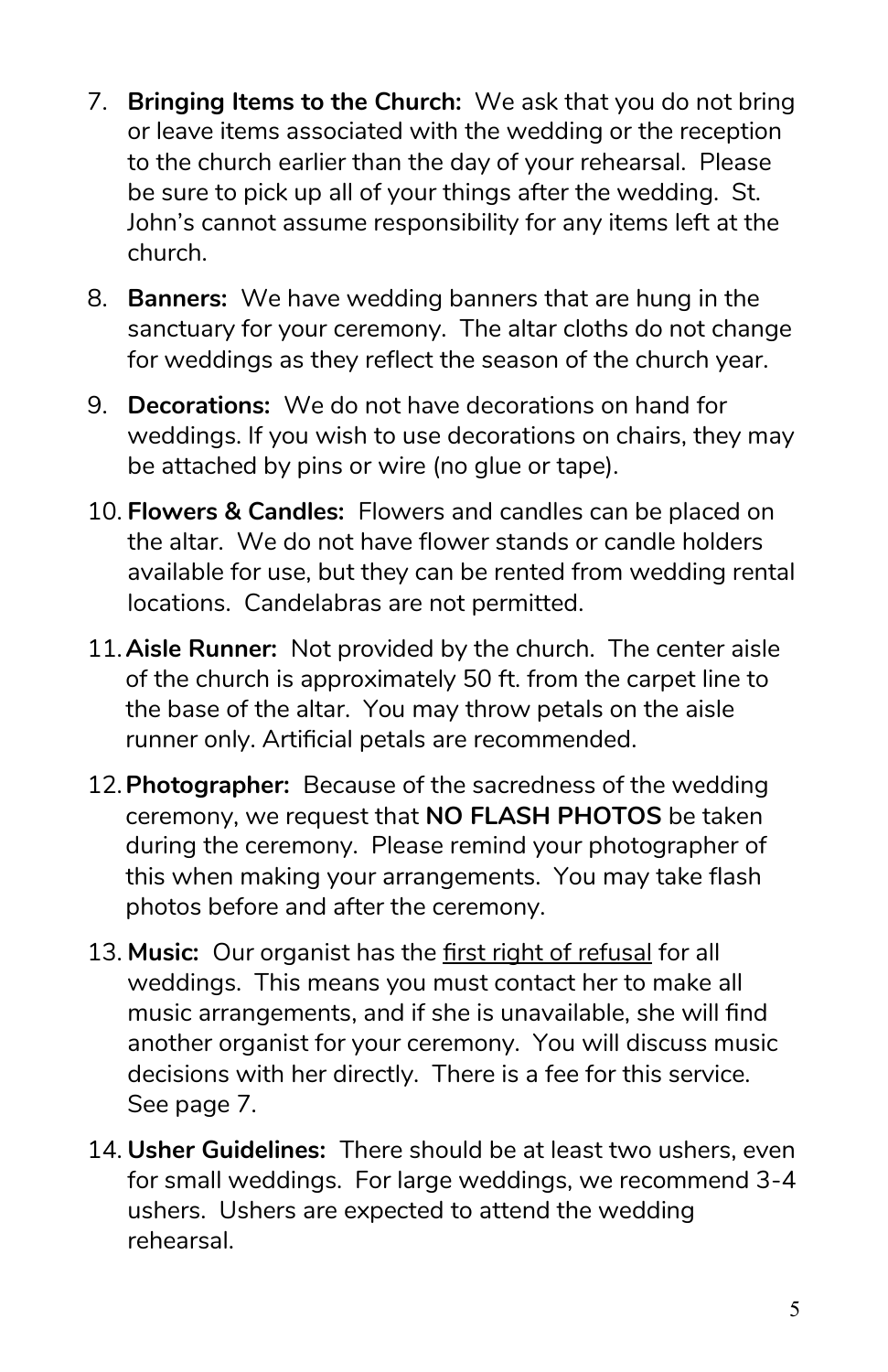- **15. Food and/or Beverage:** No foods or beverages are allowed in the sanctuary. If you would like to have refreshments for the wedding party, please ask if the kitchen/fellowship hall is available for use. **IMPORTANT - NO ALCOHOLIC BEVERAGES ARE ALLOWED ON CHURCH PROPERTY AT ANY TIME.**
- 16.**Throw Birdseed Only:** Remind your guests to throw birdseed only outside the church building. No rice, please. Bubbles make an excellent alternative.
- 17. **Reception:** Depending on the date and time of your ceremony, the fellowship hall/kitchen may be available for your use. You will need to supply tablecloths and centerpieces should you wish to use them. The custodial fees include the set-up and break-down of the tables and chairs and cleaning of the floor. All other clean-up will be your responsibility. If you are interested, please discuss this with the pastor as soon as possible. There will be additional fees for this service. See page 7.
- 18. **Ceremony Space and Timing:** Our sanctuary seats 300 guests and is air conditioned during the warmer months. Weddings held on Sundays may begin after 2:00 p.m. Other days are scheduled based on church availability.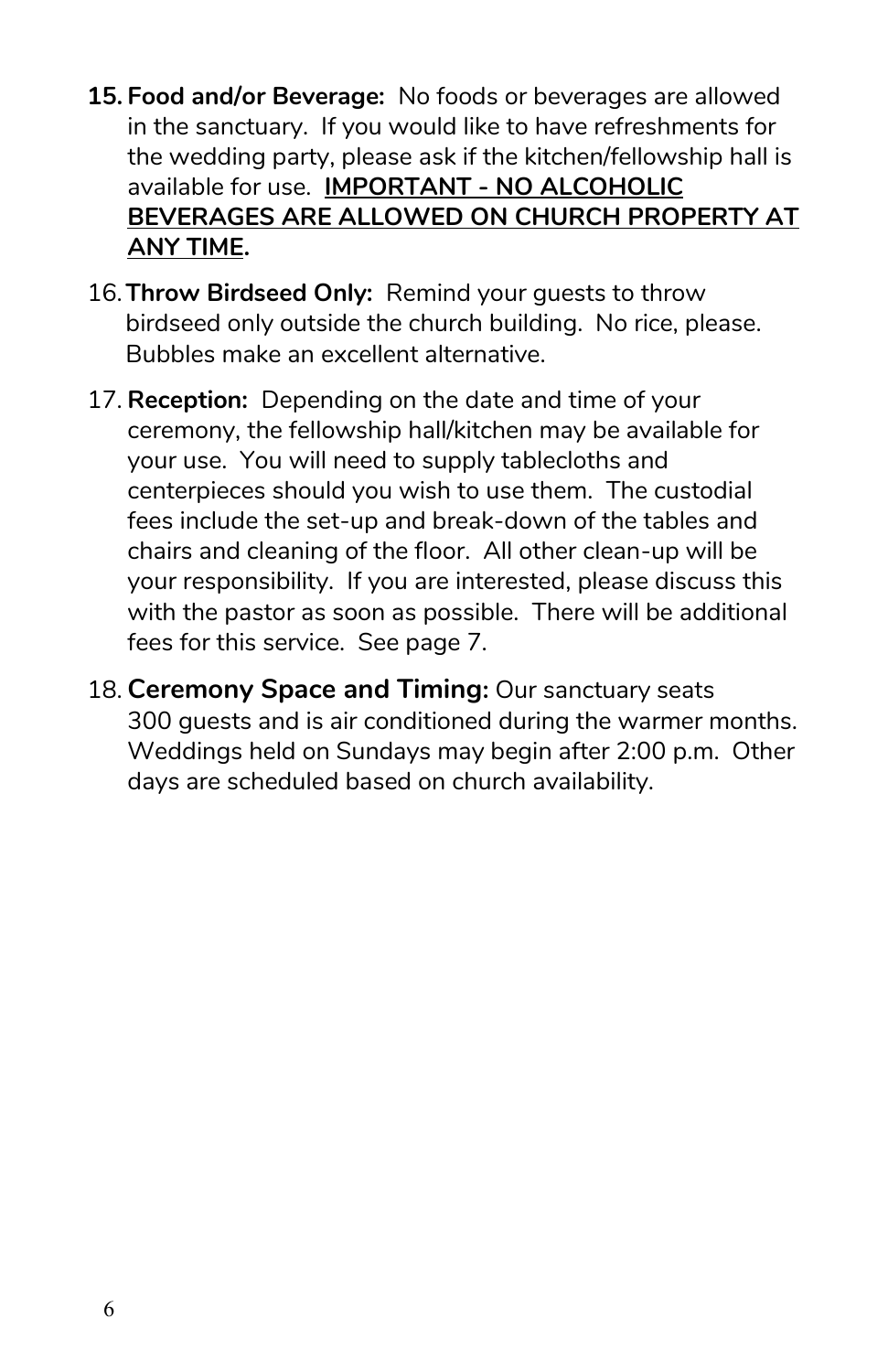## **Fees**

### **Member fees are as follows:**

- to Becky Whelpley (Music Director) fees vary
- to the Custodian (ask which custodian will be working the wedding) - \$50 add \$50 more if you are using the Fellowship Hall
- to the Pastor honorarium at member's discretion
- members use the sanctuary (seats approx. 300 people) free of charge.

#### **Non-member fees are as follows:**

- to Becky Whelpley (Music Director) fees vary
- to the Custodian (ask which custodian will be working the wedding) - \$50 add \$50 more if you are using the Fellowship Hall
- to the Pastor \$300 honorarium
- to St. John's \$400 for use of the Sanctuary add \$100 more if you are using the Fellowship Hall.

### **Please pay fees (cash or checks) at least one week prior to the wedding.**